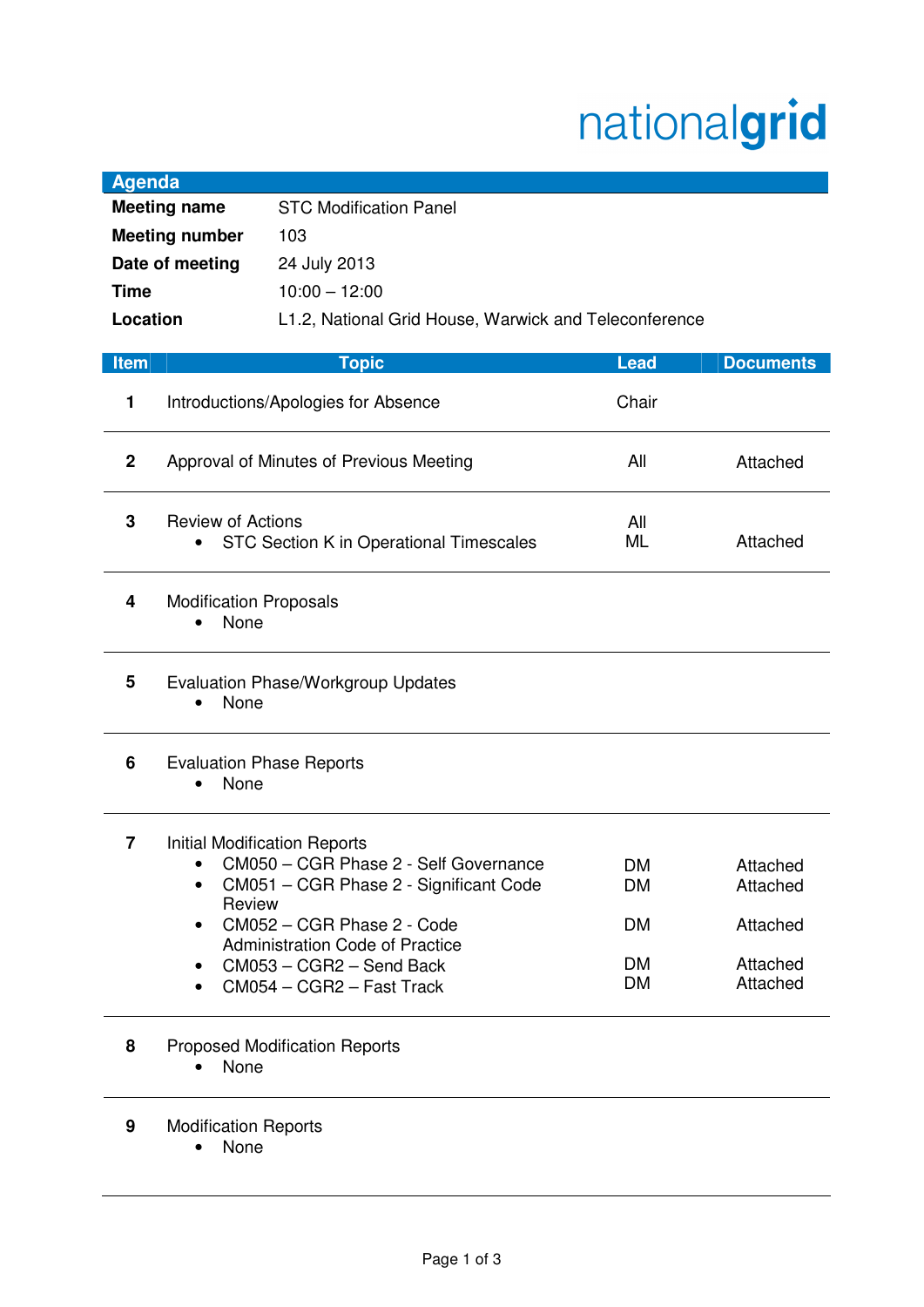## **10** Pending Authority Decisions • None

## 11 Authority Decisions

• None

| 12 | <b>STC Procedures</b><br>PA066 - STCP19-3 Clarification of<br><b>Transmission System Boundary Point</b><br>Registration with Elexon<br>PM069 - STCP13-1 & 14-1 OFTO Tariff<br>$\bullet$<br>Charging<br>PM070 - Update STCP04-6 to add<br>$\bullet$<br>IEC60870-5-101 Communication Protocol | <b>DM</b><br><b>DM</b><br><b>DM</b>          | Attached<br>Attached<br>Attached |
|----|---------------------------------------------------------------------------------------------------------------------------------------------------------------------------------------------------------------------------------------------------------------------------------------------|----------------------------------------------|----------------------------------|
| 13 | Offshore Regime                                                                                                                                                                                                                                                                             | Authority                                    |                                  |
| 14 | Europe<br>Circulated updates<br>ENTSO-E<br>$\circ$<br><b>ACER</b><br>$\Omega$<br><b>TSO Issues</b><br>Joint Standing Group to Coordinate<br>$\bullet$<br>Application of European Network Codes<br>across GB Codes                                                                           | <b>NGET</b><br>Authority<br>All<br><b>TD</b> | Attached<br>Attached             |
| 15 | Impact of Other Code Modifications<br><b>CUSC</b><br><b>Grid Code</b><br>٠<br><b>Charging Methodologies</b>                                                                                                                                                                                 | All                                          | Attached                         |
| 16 | Reports from sub-committees                                                                                                                                                                                                                                                                 | All                                          |                                  |
| 17 | Any Other Business                                                                                                                                                                                                                                                                          | All                                          |                                  |
| 18 | Publications<br><b>Confidential Items</b>                                                                                                                                                                                                                                                   | All                                          |                                  |
| 19 | <b>Next Meeting</b><br>Wednesday 28 August 2013, 10am<br>$\bullet$                                                                                                                                                                                                                          |                                              |                                  |

Page 2 of 3